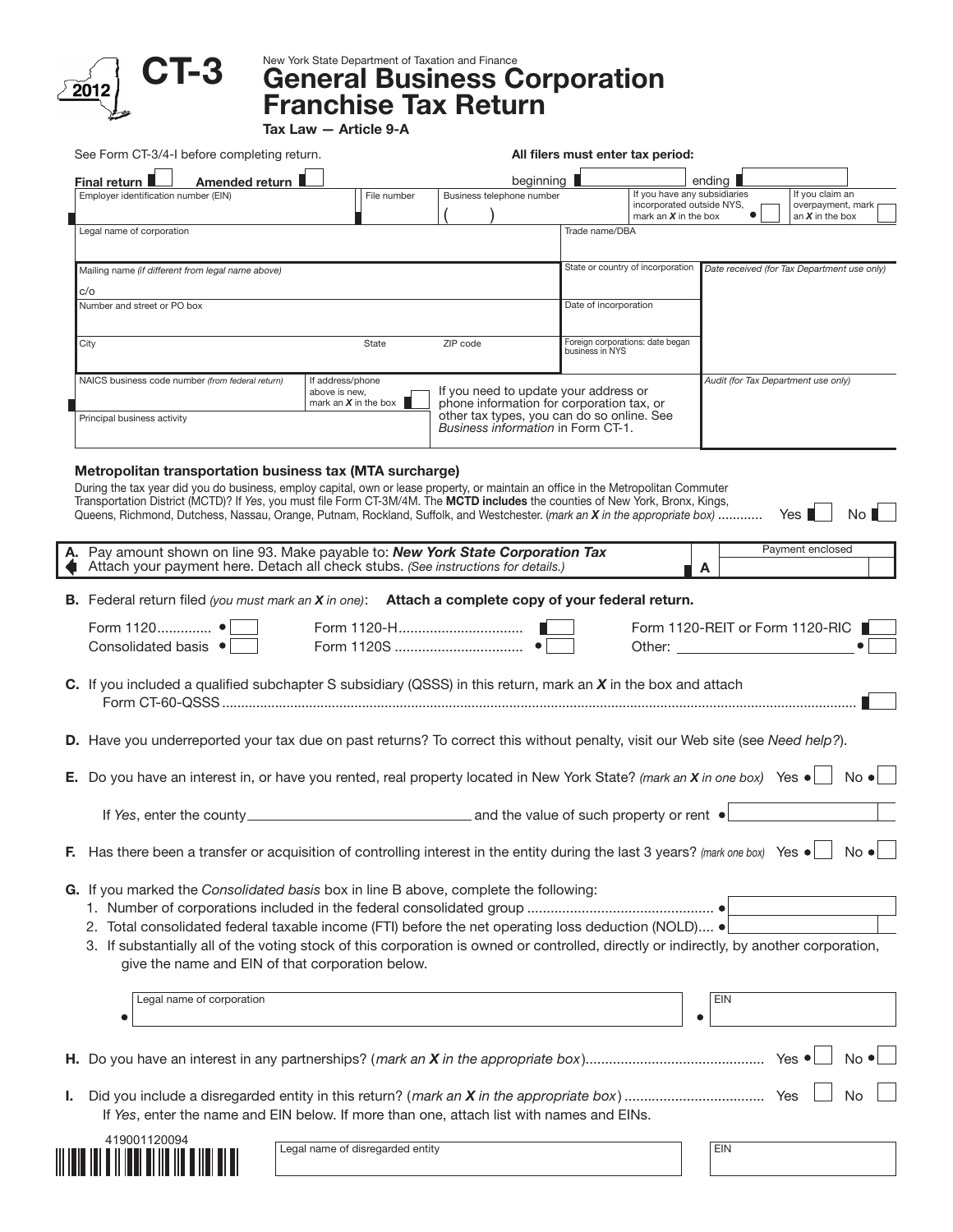|     | <b>Computation of entire net income (ENI) base</b> (see instructions)                                              |                                           |                          |                                           |                |               |  |
|-----|--------------------------------------------------------------------------------------------------------------------|-------------------------------------------|--------------------------|-------------------------------------------|----------------|---------------|--|
|     |                                                                                                                    |                                           |                          |                                           | 1              |               |  |
|     | 2 Interest on federal, state, municipal, and other obligations not included on line 1 (see instructions) $\bullet$ |                                           |                          |                                           | 2              |               |  |
|     | Interest paid to a corporate stockholder owning more than 50% of issued and outstanding stock                      |                                           |                          |                                           | 3              |               |  |
|     |                                                                                                                    |                                           |                          |                                           | 4a             |               |  |
|     |                                                                                                                    |                                           |                          |                                           | 4b             |               |  |
| 5a  |                                                                                                                    |                                           |                          |                                           | 5a             |               |  |
|     |                                                                                                                    |                                           |                          |                                           | 5 <sub>b</sub> |               |  |
| 6   | New York State and other state and local taxes deducted on your federal return (see instructions) .                |                                           |                          |                                           | 6              |               |  |
|     |                                                                                                                    |                                           |                          |                                           | 7              |               |  |
| 8   | Other additions (see instructions) •   IRC section 199 deduction:                                                  |                                           |                          |                                           | 8              |               |  |
|     |                                                                                                                    |                                           |                          |                                           | 9              |               |  |
| 10  |                                                                                                                    |                                           |                          |                                           |                |               |  |
| 11  | Fifty percent of dividends from nonsubsidiary corporations (see instr.) .                                          |                                           | 11                       |                                           |                |               |  |
| 12  | Foreign dividends gross-up not included on lines 10 and 11                                                         |                                           | 12                       |                                           |                |               |  |
|     | New York NOLD (attach federal and New York State computations)                                                     |                                           | 13                       |                                           |                |               |  |
|     | 14 Allowable New York State depreciation from Form CT-399, if applicable (see instr.) .                            |                                           | 14                       |                                           |                |               |  |
|     | 15 Other subtractions (see instr.) S-13 .                                                                          |                                           | 15<br>$\ldots$ $\bullet$ |                                           |                |               |  |
| 16  |                                                                                                                    |                                           |                          |                                           | 16             |               |  |
|     |                                                                                                                    |                                           |                          |                                           | 17             |               |  |
|     | Investment income before allocation (from Form CT-3-ATT, line 22, but not more than line 17 above) $\bullet$       |                                           |                          |                                           | 18             |               |  |
| 19  |                                                                                                                    |                                           | 19                       |                                           |                |               |  |
|     | 20 Allocated investment income (multiply line 18 by $\bullet$ _______________________                              | $%$ from Form CT-3-ATT, line 5) $\bullet$ | 20                       |                                           |                |               |  |
|     | 21 Allocated business income (multiply line 19 by $\bullet$ $\Box$ 9 \from line 119, 121, or 141)                  |                                           | 21                       |                                           |                |               |  |
|     |                                                                                                                    |                                           | 22                       |                                           |                |               |  |
|     |                                                                                                                    |                                           |                          |                                           | 23             |               |  |
|     |                                                                                                                    |                                           |                          |                                           | 24             |               |  |
|     | 25 ENI base tax (multiply line 24 by the appropriate rate from the Tax rates schedule in Form CT-3/4-I;            |                                           |                          |                                           |                |               |  |
|     |                                                                                                                    |                                           |                          |                                           | 25             |               |  |
|     | <b>Computation of capital base</b> (enter whole dollars for lines 26 through 31; see instructions)                 |                                           |                          |                                           |                |               |  |
|     |                                                                                                                    |                                           | A                        | в                                         |                | C             |  |
|     |                                                                                                                    |                                           | Beginning of year        | End of year                               |                | Average value |  |
|     |                                                                                                                    | 26                                        |                          |                                           |                |               |  |
|     | 27 Real property and marketable securities                                                                         |                                           |                          |                                           |                |               |  |
|     | included on line 26                                                                                                | 27                                        |                          |                                           |                |               |  |
|     | 28 Subtract line 27 from line 26                                                                                   | 28                                        |                          |                                           |                |               |  |
|     | 29 Real property and marketable securities                                                                         |                                           |                          |                                           |                |               |  |
|     |                                                                                                                    | 29                                        |                          |                                           |                |               |  |
|     | 30 Adjusted total assets (add lines 28 and 29)                                                                     | 30                                        |                          |                                           |                |               |  |
| 31. |                                                                                                                    | 31                                        |                          |                                           |                |               |  |
| 32  |                                                                                                                    |                                           |                          |                                           | 32             |               |  |
| 33  |                                                                                                                    |                                           |                          |                                           | 33             |               |  |
| 34  |                                                                                                                    |                                           |                          |                                           | 34             |               |  |
| 35  |                                                                                                                    |                                           |                          |                                           | 35             |               |  |
| 36  |                                                                                                                    |                                           |                          | $\frac{9}{6}$ from Form CT-3-ATT, line 5) | 36             |               |  |
| 37  | Allocated investment capital (multiply line 35 by $\bullet$                                                        |                                           | $\frac{0}{2}$            |                                           | 37             |               |  |
| 38  | Allocated business capital (multiply line 36 by $\bullet$                                                          |                                           |                          | from line 119, 121, or 141)  ●            | 38             |               |  |
| 39  |                                                                                                                    |                                           |                          |                                           | 39             |               |  |
| 40  |                                                                                                                    |                                           |                          |                                           | 40<br>$\%$     |               |  |
|     |                                                                                                                    |                                           |                          |                                           |                |               |  |

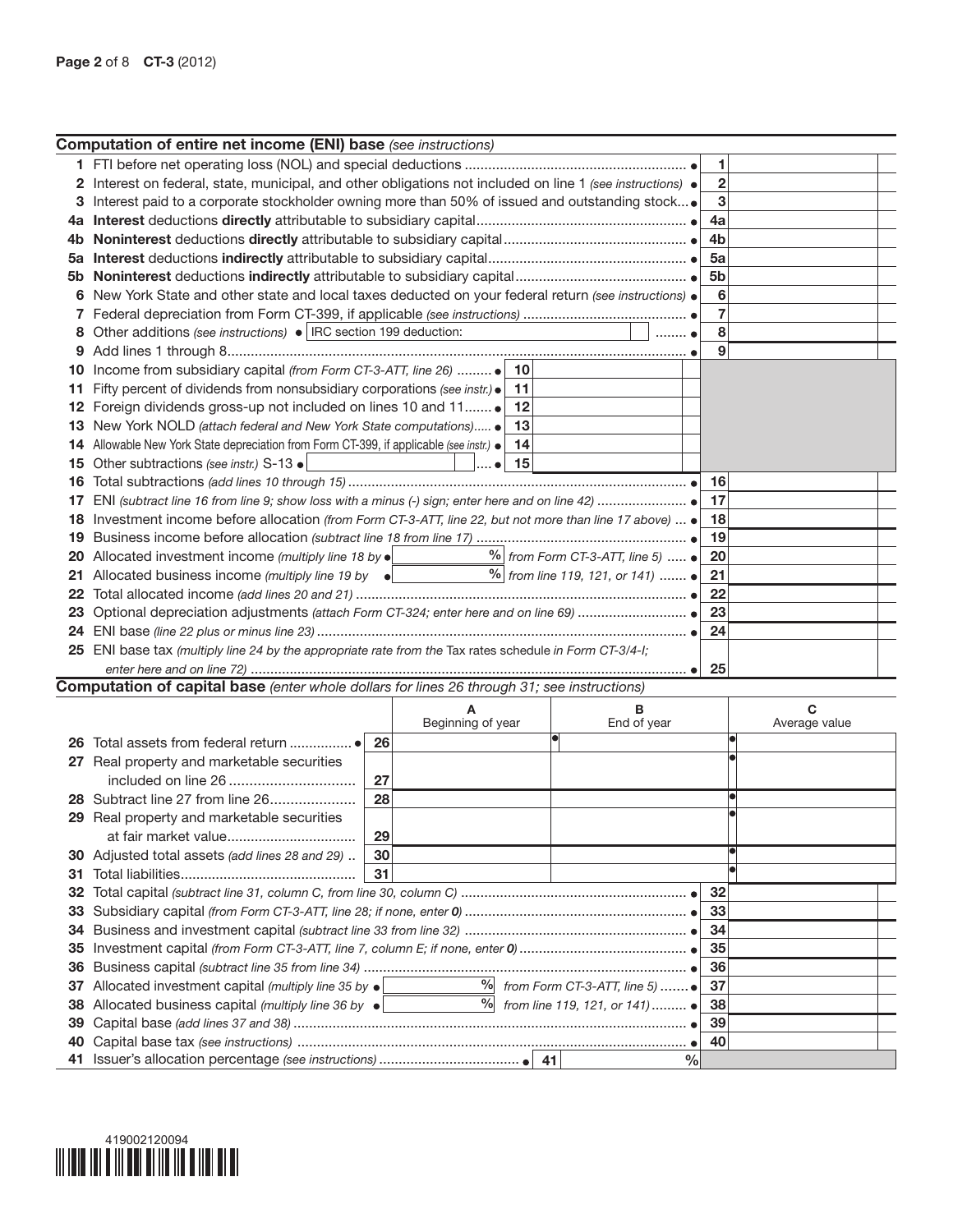| 42<br><b>Adjustments</b> (see instructions)<br>43<br>44 Amortization of mining exploration and development costs paid or incurred after 1986<br>44<br>45 Amortization of circulation expenditures paid or incurred after 1986 (personal holding companies only) $\bullet$<br>45<br>46<br>46<br>47<br>47<br>48<br>48.<br>49<br>49.<br>50<br>50<br>51<br>Tax preference items (see instructions)<br>53<br>54<br>55<br>55<br>56<br>56<br>57<br>57<br>58<br>58<br>59<br>59<br>Investment income before apportioned NOLD (add line 18 and Form CT-3-ATT, line 21)<br>60<br>60<br>61<br>61<br>62<br>63<br>64<br>65<br>66 Allocated alternative business income (multiply line 65 by<br>$\frac{9}{6}$ from line 119, 121, or 161) $\bullet$<br>66<br>$%$ from Form CT-3-ATT, line 5) $\bullet$<br>Allocated alternative investment income (multiply line 64 by  <br>67<br>67<br>68<br>68<br>69<br>69<br>-70<br>70<br>71 | Computation of minimum taxable income (MTI) base |  |
|------------------------------------------------------------------------------------------------------------------------------------------------------------------------------------------------------------------------------------------------------------------------------------------------------------------------------------------------------------------------------------------------------------------------------------------------------------------------------------------------------------------------------------------------------------------------------------------------------------------------------------------------------------------------------------------------------------------------------------------------------------------------------------------------------------------------------------------------------------------------------------------------------------------|--------------------------------------------------|--|
|                                                                                                                                                                                                                                                                                                                                                                                                                                                                                                                                                                                                                                                                                                                                                                                                                                                                                                                  |                                                  |  |
|                                                                                                                                                                                                                                                                                                                                                                                                                                                                                                                                                                                                                                                                                                                                                                                                                                                                                                                  |                                                  |  |
|                                                                                                                                                                                                                                                                                                                                                                                                                                                                                                                                                                                                                                                                                                                                                                                                                                                                                                                  |                                                  |  |
|                                                                                                                                                                                                                                                                                                                                                                                                                                                                                                                                                                                                                                                                                                                                                                                                                                                                                                                  |                                                  |  |
|                                                                                                                                                                                                                                                                                                                                                                                                                                                                                                                                                                                                                                                                                                                                                                                                                                                                                                                  |                                                  |  |
|                                                                                                                                                                                                                                                                                                                                                                                                                                                                                                                                                                                                                                                                                                                                                                                                                                                                                                                  |                                                  |  |
|                                                                                                                                                                                                                                                                                                                                                                                                                                                                                                                                                                                                                                                                                                                                                                                                                                                                                                                  |                                                  |  |
|                                                                                                                                                                                                                                                                                                                                                                                                                                                                                                                                                                                                                                                                                                                                                                                                                                                                                                                  |                                                  |  |
|                                                                                                                                                                                                                                                                                                                                                                                                                                                                                                                                                                                                                                                                                                                                                                                                                                                                                                                  |                                                  |  |
|                                                                                                                                                                                                                                                                                                                                                                                                                                                                                                                                                                                                                                                                                                                                                                                                                                                                                                                  |                                                  |  |
|                                                                                                                                                                                                                                                                                                                                                                                                                                                                                                                                                                                                                                                                                                                                                                                                                                                                                                                  |                                                  |  |
|                                                                                                                                                                                                                                                                                                                                                                                                                                                                                                                                                                                                                                                                                                                                                                                                                                                                                                                  |                                                  |  |
|                                                                                                                                                                                                                                                                                                                                                                                                                                                                                                                                                                                                                                                                                                                                                                                                                                                                                                                  |                                                  |  |
|                                                                                                                                                                                                                                                                                                                                                                                                                                                                                                                                                                                                                                                                                                                                                                                                                                                                                                                  |                                                  |  |
|                                                                                                                                                                                                                                                                                                                                                                                                                                                                                                                                                                                                                                                                                                                                                                                                                                                                                                                  |                                                  |  |
|                                                                                                                                                                                                                                                                                                                                                                                                                                                                                                                                                                                                                                                                                                                                                                                                                                                                                                                  |                                                  |  |
|                                                                                                                                                                                                                                                                                                                                                                                                                                                                                                                                                                                                                                                                                                                                                                                                                                                                                                                  |                                                  |  |
|                                                                                                                                                                                                                                                                                                                                                                                                                                                                                                                                                                                                                                                                                                                                                                                                                                                                                                                  |                                                  |  |
|                                                                                                                                                                                                                                                                                                                                                                                                                                                                                                                                                                                                                                                                                                                                                                                                                                                                                                                  |                                                  |  |
|                                                                                                                                                                                                                                                                                                                                                                                                                                                                                                                                                                                                                                                                                                                                                                                                                                                                                                                  |                                                  |  |
|                                                                                                                                                                                                                                                                                                                                                                                                                                                                                                                                                                                                                                                                                                                                                                                                                                                                                                                  |                                                  |  |
|                                                                                                                                                                                                                                                                                                                                                                                                                                                                                                                                                                                                                                                                                                                                                                                                                                                                                                                  |                                                  |  |
|                                                                                                                                                                                                                                                                                                                                                                                                                                                                                                                                                                                                                                                                                                                                                                                                                                                                                                                  |                                                  |  |
|                                                                                                                                                                                                                                                                                                                                                                                                                                                                                                                                                                                                                                                                                                                                                                                                                                                                                                                  |                                                  |  |
|                                                                                                                                                                                                                                                                                                                                                                                                                                                                                                                                                                                                                                                                                                                                                                                                                                                                                                                  |                                                  |  |
|                                                                                                                                                                                                                                                                                                                                                                                                                                                                                                                                                                                                                                                                                                                                                                                                                                                                                                                  |                                                  |  |
|                                                                                                                                                                                                                                                                                                                                                                                                                                                                                                                                                                                                                                                                                                                                                                                                                                                                                                                  |                                                  |  |
|                                                                                                                                                                                                                                                                                                                                                                                                                                                                                                                                                                                                                                                                                                                                                                                                                                                                                                                  |                                                  |  |
|                                                                                                                                                                                                                                                                                                                                                                                                                                                                                                                                                                                                                                                                                                                                                                                                                                                                                                                  |                                                  |  |
|                                                                                                                                                                                                                                                                                                                                                                                                                                                                                                                                                                                                                                                                                                                                                                                                                                                                                                                  |                                                  |  |
|                                                                                                                                                                                                                                                                                                                                                                                                                                                                                                                                                                                                                                                                                                                                                                                                                                                                                                                  |                                                  |  |
|                                                                                                                                                                                                                                                                                                                                                                                                                                                                                                                                                                                                                                                                                                                                                                                                                                                                                                                  |                                                  |  |

*(continued)*

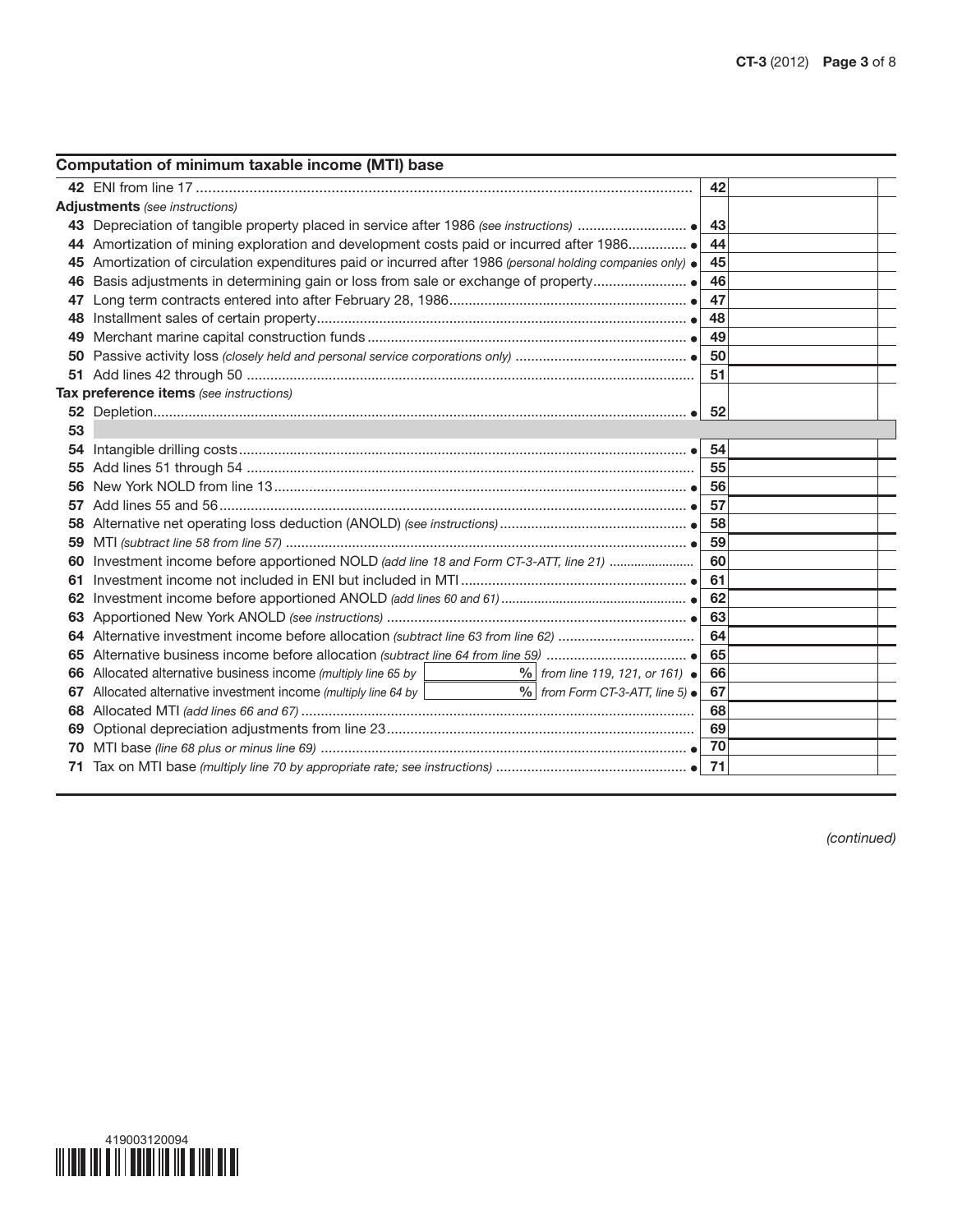| <b>Computation of tax</b>                                                                                            |    |                    |  |
|----------------------------------------------------------------------------------------------------------------------|----|--------------------|--|
|                                                                                                                      |    | 72                 |  |
| 73 Tax on capital base from line 40 (see instructions)                                                               |    |                    |  |
| New small business:<br>First year $\bullet$<br>Second year $\bullet$   $\ldots$ $\ldots$ $\ldots$ $\ldots$ $\bullet$ |    | 73                 |  |
| You must enter an amount on line 74a below; if none, enter 0.                                                        |    |                    |  |
|                                                                                                                      |    |                    |  |
|                                                                                                                      |    |                    |  |
|                                                                                                                      |    | -75                |  |
|                                                                                                                      |    | 76                 |  |
|                                                                                                                      |    | 77                 |  |
|                                                                                                                      |    | 78                 |  |
|                                                                                                                      |    | 79                 |  |
|                                                                                                                      |    | -80                |  |
|                                                                                                                      |    | -81                |  |
|                                                                                                                      |    | 82                 |  |
| First installment of estimated tax for next period:                                                                  |    |                    |  |
|                                                                                                                      |    |                    |  |
|                                                                                                                      |    |                    |  |
|                                                                                                                      |    | 84                 |  |
|                                                                                                                      |    | 85                 |  |
|                                                                                                                      |    | 86                 |  |
|                                                                                                                      |    | 87                 |  |
|                                                                                                                      |    | 88                 |  |
|                                                                                                                      |    | 89                 |  |
|                                                                                                                      |    | 90                 |  |
| <b>Voluntary gifts/contributions</b> (see instructions):                                                             |    |                    |  |
|                                                                                                                      | 00 |                    |  |
| 91b Amount for Breast Cancer Research and Education Fund  191b                                                       | 00 |                    |  |
| 91c Amount for Prostate Cancer Research, Detection, and Education Fund 191c                                          | 00 |                    |  |
|                                                                                                                      | 00 |                    |  |
| 91e Amount for Volunteer Firefighting & EMS Recruitment Fund  ■91e                                                   | 00 |                    |  |
|                                                                                                                      |    | 92                 |  |
| 93 Balance due (If line 85 is less than line 92, subtract line 85 from line 92 and enter here. This is the           |    |                    |  |
|                                                                                                                      |    |                    |  |
| 94 Overpayment (If line 85 is more than line 92, subtract line 92 from line 85. This is your overpayment;            |    |                    |  |
|                                                                                                                      |    | 94                 |  |
|                                                                                                                      |    |                    |  |
|                                                                                                                      |    | 96                 |  |
|                                                                                                                      |    | 97                 |  |
|                                                                                                                      |    |                    |  |
|                                                                                                                      |    |                    |  |
| 99b Tax credits to be credited as an overpayment to next year's return (see instructions and attach                  |    |                    |  |
|                                                                                                                      |    | $\blacksquare$ 99b |  |

*(continued)*

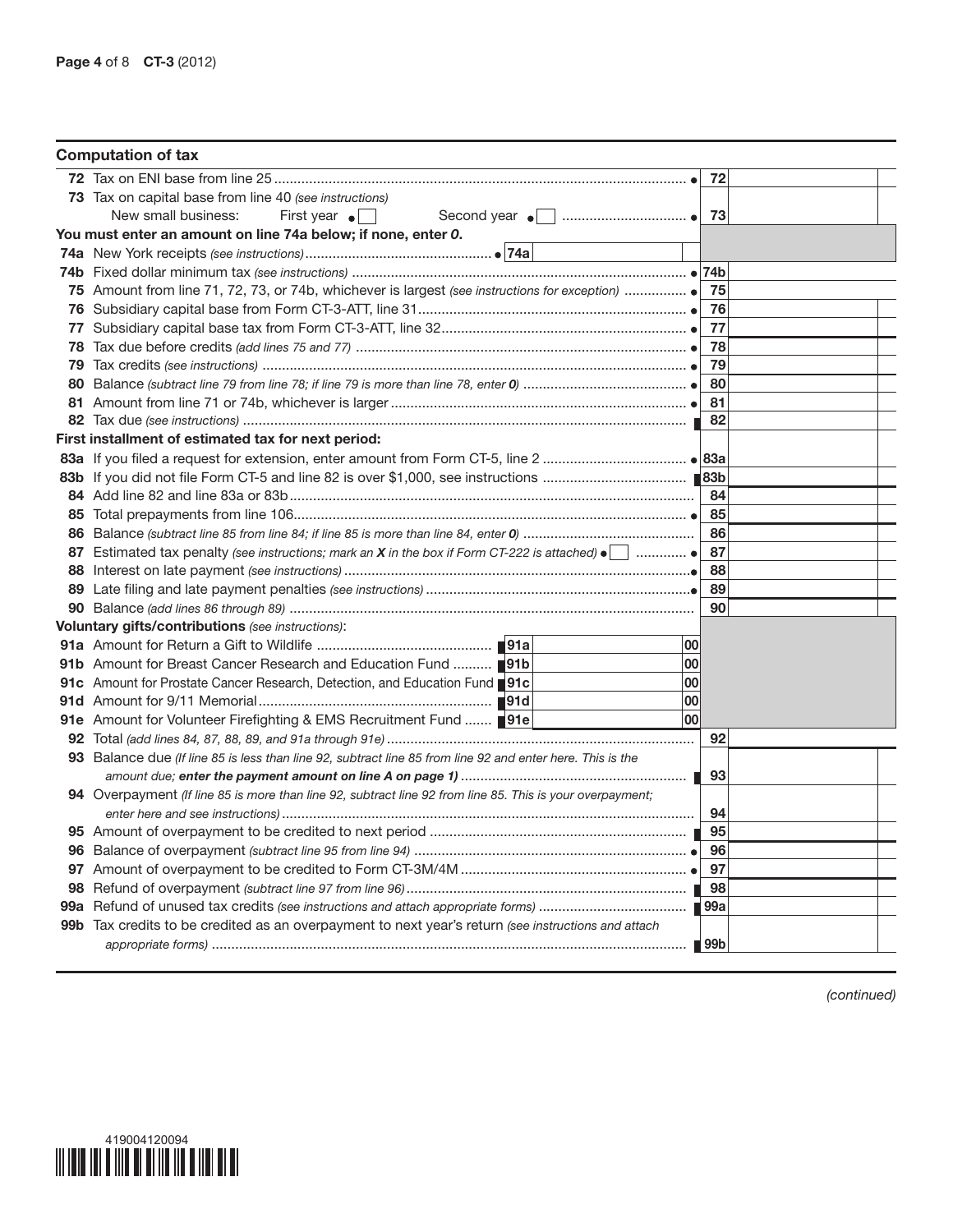|                                        | Summary of credits claimed on line 79 against current year's franchise tax (see instructions for lines 79, 99a, 99b, 100a, and 100b) |                                              |
|----------------------------------------|--------------------------------------------------------------------------------------------------------------------------------------|----------------------------------------------|
| Form CT-38,                            | Form CT-248 <sup>●</sup>                                                                                                             | Form CT-611.1 •                              |
|                                        |                                                                                                                                      |                                              |
| Form CT-41 $\bullet$ $\Box$            | Form CT-250●                                                                                                                         | Form CT-613 •                                |
| Form CT-43 <sup>1</sup>                |                                                                                                                                      | Form CT-631 •                                |
| Form CT-44 <sup>1</sup>                |                                                                                                                                      | Form CT-633 •                                |
| Form CT-46 <sup>1</sup>                |                                                                                                                                      |                                              |
| Form CT-47 <sup>●</sup>                |                                                                                                                                      | Form CT-635 •                                |
| Form CT-236 <sup>1</sup>               | Form CT-602 <sup>●</sup>                                                                                                             |                                              |
| Form CT-238 <sup>●</sup> L____________ |                                                                                                                                      | Form DTF-619  • <u>  _ _ _ _ _ _ _ _</u>     |
| Form CT-239 <sup>●</sup>               |                                                                                                                                      | Form DTF-621  •                              |
| Form CT-241 <sup>•</sup>               |                                                                                                                                      | Form DTF-622  •                              |
|                                        | Form CT-606 •                                                                                                                        | Form DTF-624  •                              |
| Form CT-243 <sup>•</sup>               | Form CT-607 •                                                                                                                        | Form DTF-630  • <u>  _ _ _ _ _ _ _ _ _ _</u> |
| Form CT-246 $\bullet$ $\Box$           | Form CT-611 $\bullet$                                                                                                                | Other credits •                              |
|                                        |                                                                                                                                      |                                              |
|                                        | 100a Total tax credits claimed above (enter here and on line 79; attach form or statement for each tax credit claimed)  . 100a       |                                              |
|                                        |                                                                                                                                      |                                              |

## Composition of prepayments on line 85 *(see instructions)*

|                                                    |      |             | Date paid |     | Amount |
|----------------------------------------------------|------|-------------|-----------|-----|--------|
|                                                    |      | 101         |           |     |        |
|                                                    |      | <b>102a</b> |           |     |        |
|                                                    |      | 102b        |           |     |        |
|                                                    | 102c |             |           |     |        |
|                                                    |      | 103         |           |     |        |
| 104 Overpayment credited from prior years  Period  |      |             |           | 104 |        |
| 105 Overpayment credited from Form CT-3M/4M Period |      |             |           |     |        |
|                                                    |      |             |           | 106 |        |

107 If you are a member of an affiliated federal group, enter primary corporation name and EIN:

| Name                                                                                          | <b>EIN</b> |
|-----------------------------------------------------------------------------------------------|------------|
|                                                                                               |            |
| If you are more than 50% owned by another corporation, enter parent corporation name and EIN: |            |
| Name                                                                                          | <b>EIN</b> |
|                                                                                               |            |

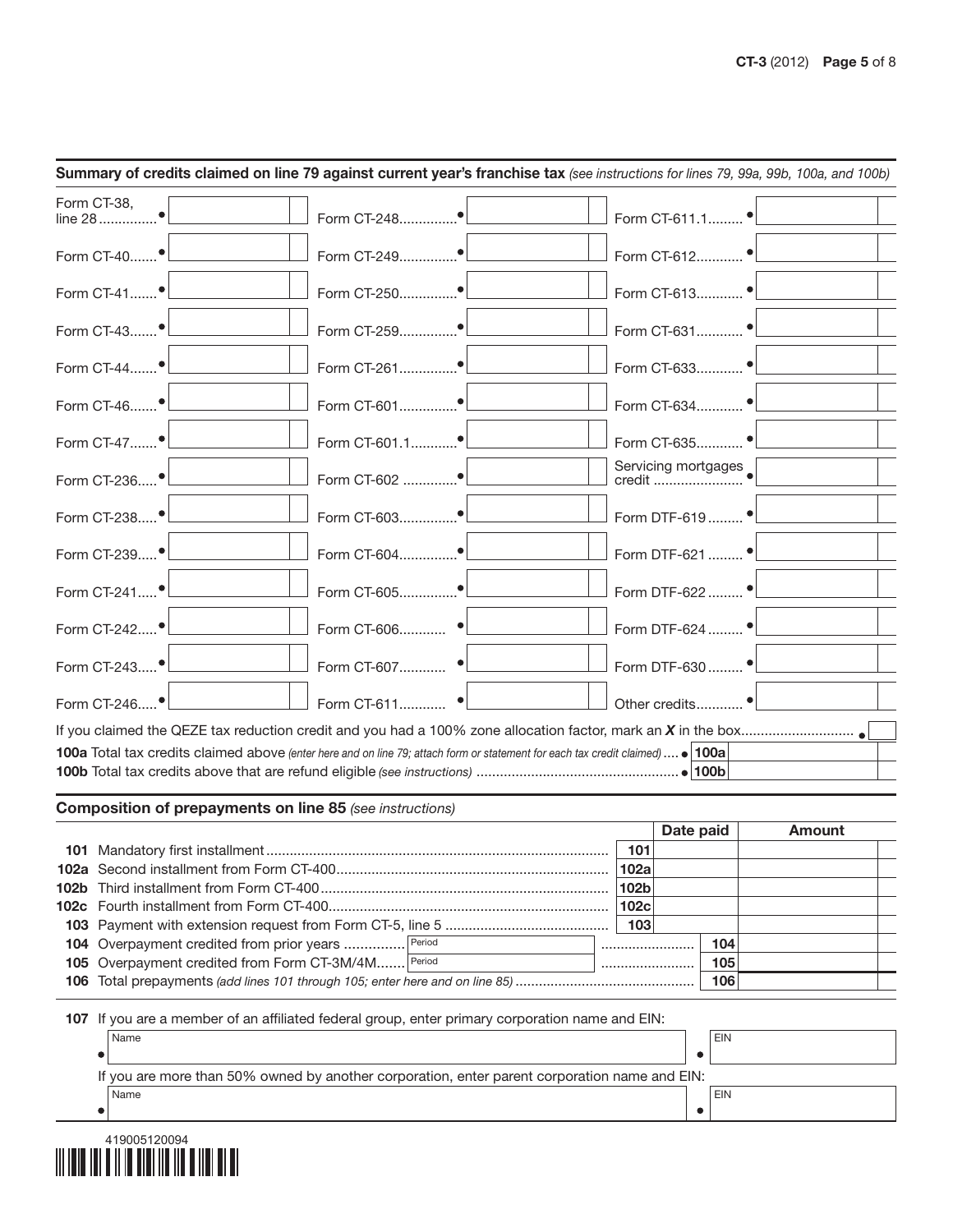| Interest paid to shareholders                   |                                                                                                                                                                                                                                                                                                                                                                                      |  |                     |     |            |               |                |      |
|-------------------------------------------------|--------------------------------------------------------------------------------------------------------------------------------------------------------------------------------------------------------------------------------------------------------------------------------------------------------------------------------------------------------------------------------------|--|---------------------|-----|------------|---------------|----------------|------|
|                                                 | 108 Did this corporation make any payments treated as interest in the computation of ENI to<br>shareholders owning directly or indirectly, individually or in the aggregate, more<br>than 50% of the corporation's issued and outstanding capital stock? (mark an $X$ in the<br>appropriate box) If Yes, complete the following and line 109 (attach additional sheets if necessary) |  |                     |     | 108        | Yes $\bullet$ | $No_{\bullet}$ |      |
| Shareholder's name                              |                                                                                                                                                                                                                                                                                                                                                                                      |  | SSN or EIN          |     |            |               |                |      |
|                                                 |                                                                                                                                                                                                                                                                                                                                                                                      |  |                     |     |            |               |                |      |
| Interest paid to shareholder                    | Total indebtedness to shareholder described above                                                                                                                                                                                                                                                                                                                                    |  | Total interest paid |     |            |               |                |      |
|                                                 | 109 Is there written evidence of the indebtedness? (mark an X in the appropriate box)                                                                                                                                                                                                                                                                                                |  |                     |     | 109        | Yes $\bullet$ | $No\bullet$    |      |
|                                                 |                                                                                                                                                                                                                                                                                                                                                                                      |  |                     |     |            |               |                |      |
|                                                 |                                                                                                                                                                                                                                                                                                                                                                                      |  |                     |     | 110        |               |                |      |
|                                                 | 111 If the Internal Revenue Service (IRS) has completed an audit of any of your returns within the                                                                                                                                                                                                                                                                                   |  |                     |     |            |               |                |      |
|                                                 |                                                                                                                                                                                                                                                                                                                                                                                      |  |                     |     | 111        |               |                |      |
|                                                 |                                                                                                                                                                                                                                                                                                                                                                                      |  |                     |     |            |               |                |      |
|                                                 | Schedule A, Part 1 - Computation of business allocation percentage for aviation corporations                                                                                                                                                                                                                                                                                         |  |                     |     |            |               |                |      |
|                                                 |                                                                                                                                                                                                                                                                                                                                                                                      |  | A                   |     | в          |               |                |      |
|                                                 |                                                                                                                                                                                                                                                                                                                                                                                      |  | New York State      |     | Everywhere |               |                |      |
|                                                 | 112a Revenue aircraft arrivals and departures • 112a                                                                                                                                                                                                                                                                                                                                 |  |                     |     |            |               |                |      |
|                                                 | 112b Adjustment per Tax Law, Article 9-A, section 210.3(a)(7)(A) 112b                                                                                                                                                                                                                                                                                                                |  |                     | .60 |            |               |                |      |
| 112c Adjusted NYS revenue aircraft arrivals and |                                                                                                                                                                                                                                                                                                                                                                                      |  |                     |     |            |               |                |      |
| departures (multiply line 112a, column A,       |                                                                                                                                                                                                                                                                                                                                                                                      |  |                     |     |            |               |                |      |
|                                                 |                                                                                                                                                                                                                                                                                                                                                                                      |  |                     |     |            |               |                |      |
|                                                 |                                                                                                                                                                                                                                                                                                                                                                                      |  |                     |     |            | 113           |                | $\%$ |
|                                                 |                                                                                                                                                                                                                                                                                                                                                                                      |  |                     |     |            |               |                |      |
| 114c Adjusted NYS revenue tons handled          | 114b Adjustment per Tax Law section $210.3(a)(7)(A)$ 114b                                                                                                                                                                                                                                                                                                                            |  |                     | .60 |            |               |                |      |
|                                                 | (multiply line 114a, column A, by line 114b) $\bullet$ 114c                                                                                                                                                                                                                                                                                                                          |  |                     |     |            |               |                |      |
|                                                 |                                                                                                                                                                                                                                                                                                                                                                                      |  |                     |     |            | 115           |                | $\%$ |
|                                                 |                                                                                                                                                                                                                                                                                                                                                                                      |  |                     |     |            |               |                |      |
|                                                 | 116b Adjustment per Tax Law section $210.3(a)(7)(A)$ 116b                                                                                                                                                                                                                                                                                                                            |  |                     | .60 |            |               |                |      |
| 116c Adjusted NYS originating revenue           |                                                                                                                                                                                                                                                                                                                                                                                      |  |                     |     |            |               |                |      |
|                                                 | (multiply line 116a, column A, by line 116b) $\bullet$ 116c                                                                                                                                                                                                                                                                                                                          |  |                     |     |            |               |                |      |
|                                                 |                                                                                                                                                                                                                                                                                                                                                                                      |  |                     |     |            | 117           |                | $\%$ |
|                                                 |                                                                                                                                                                                                                                                                                                                                                                                      |  |                     |     |            | 118           |                | $\%$ |
|                                                 | 119 New York business allocation percentage (divide line 118 by three; use to compute lines 21, 38, and 66, and                                                                                                                                                                                                                                                                      |  |                     |     |            |               |                |      |
|                                                 |                                                                                                                                                                                                                                                                                                                                                                                      |  |                     |     |            | 119           |                | $\%$ |
|                                                 |                                                                                                                                                                                                                                                                                                                                                                                      |  |                     |     |            |               |                |      |

## Schedule A, Part 2 — Computation of business allocation percentage for trucking and railroad corporations

|                                                                                                             |     | New York State | Everywhere |  |  |  |  |  |
|-------------------------------------------------------------------------------------------------------------|-----|----------------|------------|--|--|--|--|--|
|                                                                                                             | 120 |                |            |  |  |  |  |  |
| 121 New York State business allocation percentage (divide line 120, column A, by line 120, column B; use to |     |                |            |  |  |  |  |  |
|                                                                                                             |     |                |            |  |  |  |  |  |

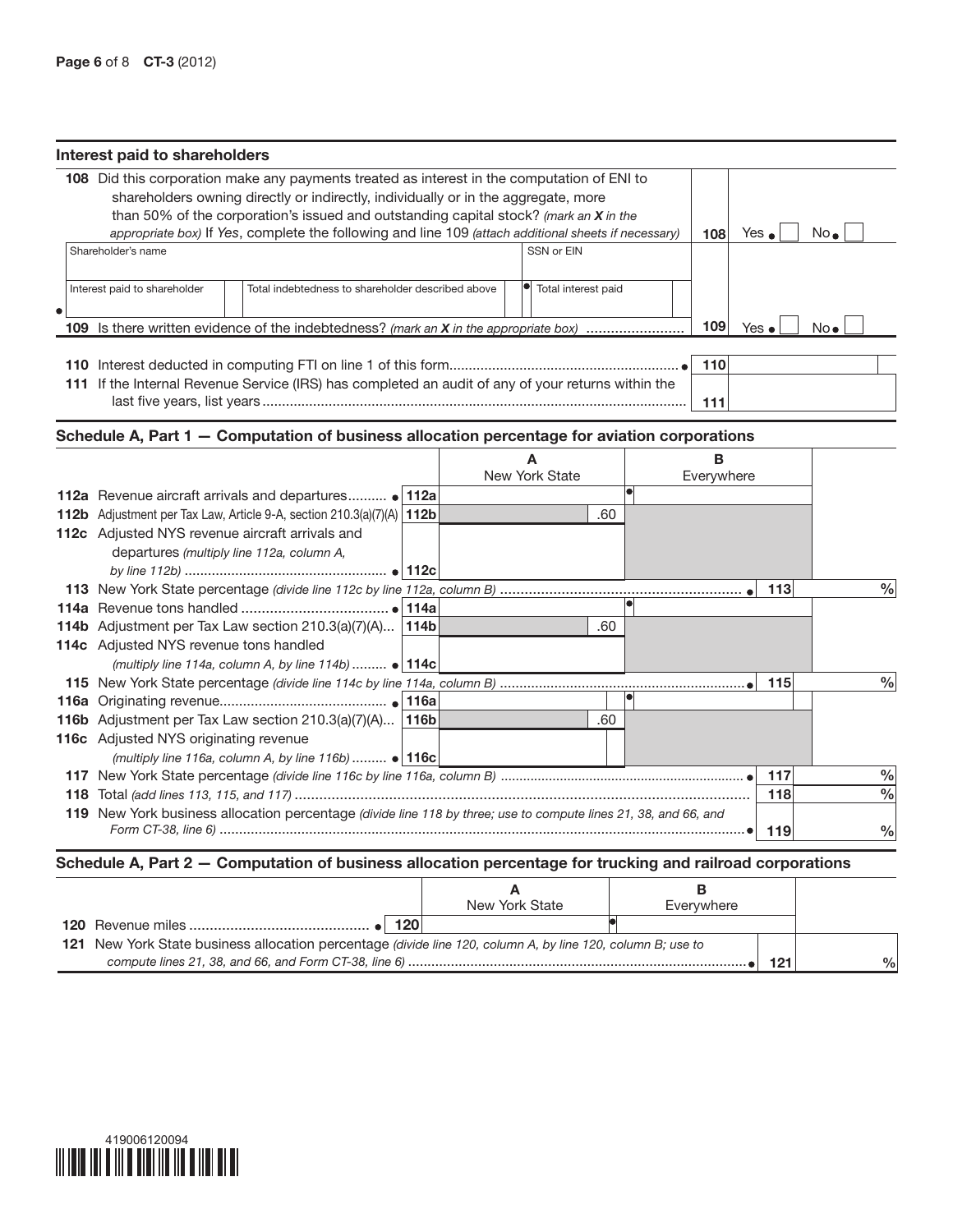## Schedule A, Part 3 — Computation of business allocation percentage *(see instructions)*

Number of New York State employees ...........................................................................................................

Wages paid to New York State employees *(see line 138 instructions)* ................................................................ Are you principally engaged in the activity of an air freight forwarder acting as principal or like indirect air carrier, or are you a qualified foreign air carrier? *(mark an X in the appropriate box )* ............................................................ Yes No

If *No*, complete only lines 129 through 136 and enter on line 141 the receipts factor computed on line 136. The receipts factor is the business allocation percentage.

|                |                                                     |                | в          |     |               |
|----------------|-----------------------------------------------------|----------------|------------|-----|---------------|
|                | <b>Average value of property</b> (see instructions) | New York State | Everywhere |     |               |
|                | 122                                                 |                |            |     |               |
|                |                                                     |                |            |     |               |
| 124            | 124                                                 |                |            |     |               |
| 125            | 125                                                 |                |            |     |               |
| 126            |                                                     |                |            |     |               |
| 127            |                                                     |                |            |     |               |
|                |                                                     |                |            | 128 | $\frac{0}{0}$ |
|                | Receipts in the regular course of business from:    |                |            |     |               |
|                | 129 Sales of tangible personal property             |                |            |     |               |
|                | 129                                                 |                |            |     |               |
|                | 130<br>130 All sales of tangible personal property  |                |            |     |               |
|                | -131                                                |                |            |     |               |
|                | 132                                                 |                |            |     |               |
|                | 133                                                 |                |            |     |               |
|                |                                                     |                |            |     |               |
| 135            |                                                     |                |            |     |               |
| 136            |                                                     |                |            | 136 | $\frac{0}{0}$ |
| 137            |                                                     |                |            | 137 | $\frac{0}{0}$ |
| <b>Payroll</b> |                                                     |                |            |     |               |
|                | 138 Wages and other compensation of employees,      |                |            |     |               |
|                |                                                     |                |            |     |               |
|                |                                                     |                |            | 139 | $\frac{0}{0}$ |
| 140            |                                                     |                |            | 140 | $\%$          |
|                |                                                     |                |            | 141 | $\frac{0}{0}$ |

Schedule A, Part 4 — Computation of alternative business allocation percentage for MTI base *(see instructions)*

If you are not an air freight forwarder acting as principal or like indirect air carrier, or a qualified foreign air carrier, complete only lines 149 through 156 and enter on line 161 the receipts factor computed on line 156. The receipts factor is the alternative business allocation percentage.

| <b>Average value of property</b> (see instructions) |     | $A - New York State$ | $B -$ Everywhere |  |  |  |  |  |
|-----------------------------------------------------|-----|----------------------|------------------|--|--|--|--|--|
|                                                     | 142 |                      |                  |  |  |  |  |  |
|                                                     | 143 |                      |                  |  |  |  |  |  |
|                                                     | 144 |                      |                  |  |  |  |  |  |
| <b>145</b> Tangible personal property owned         | 145 |                      |                  |  |  |  |  |  |
| 146 Tangible personal property rented               | 146 |                      |                  |  |  |  |  |  |
|                                                     |     |                      |                  |  |  |  |  |  |
| 148                                                 |     |                      |                  |  |  |  |  |  |